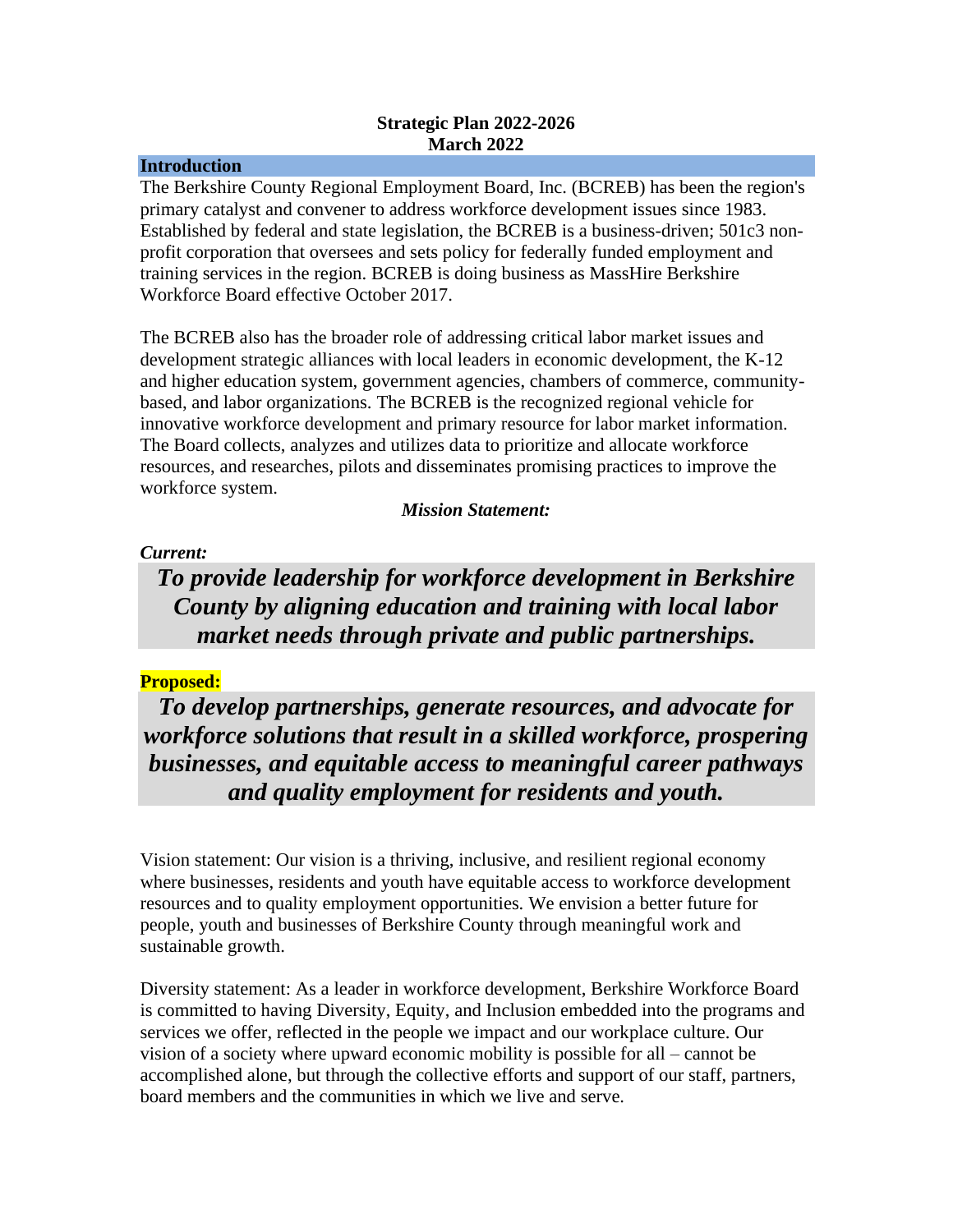Industry & Occupational Strategies: Berkshire Workforce Board helps employers build a competitive advantage by using data-driven, tailored grants designed to maximize impact with a focus on empowering diverse communities to solve their biggest workforce challenges. These programs aim to equip current and future generations with the tools they need to succeed in the marketplace by strategically investing in today's most pressing workforce needs while creating a more equitable and accessible society. Incumbents and unemployed workers can each access the resources and networks they need to grow their career.

Youth Advancement Strategies: Berkshire Workforce Board creates opportunities for youth and young adults to define an early career trajectory and reach their highest potential. Through a mix of in-person, hybrid, and virtual work experiences, innovative programming, dynamic partnerships, and comprehensive work readiness training, we meet the emerging needs of employers and foster career exploration for participants. Our hands-on career readiness curriculum, combined with tangible outcomes, supports participants in gaining sustainable and fulfilling employment. Since 1992, the BCREB has strived to improve the core competencies and readiness of Berkshire youth (ages 14- 21) to be successful workforce contributors. The BCREB prepares youth to be ready for college and careers by integrating career awareness, skills building and work readiness opportunities into school, out-of-school programs and work-based learning opportunities.

Workforce development is our business. The BCREB helps bridge the skills gap between labor market needs and the workforce through coordination of resources/services. We identify the gaps between employer needs in priority occupations and the supply of workers, and work to increase the capacity for adult literacy programs and career centers. The BCREB has a strong sector-based approach for addressing labor force challenges in the region and has received both state and federal recognition for our efforts. Since 2000, the BCREB has also chartered and overseen MassHire Berkshire Career Center (formerly known as BerkshireWorks) which assist the 32 Berkshire Communities.

In 2009 the BCREB was designated as a High Performing Workforce Board - a process that involved documenting systems and procedures that ensure effective leadership and service to companies and job seekers in the region, development of strong partnerships, creativity in solutions to complex workforce problems, and accountability over public resources.

To ensure continued success for the BCREB's impact and initiatives, a comprehensive evaluation process is implemented and adherence to all funding source mandates. The BCREB actively engages key stakeholders to develop, market, and support the critical importance of workforce development to our regional economy.

BCREB services include:

• **For employers** (over 500 served each year): Finding and keeping the right employees through quality screening and assistance in identifying critical training opportunities.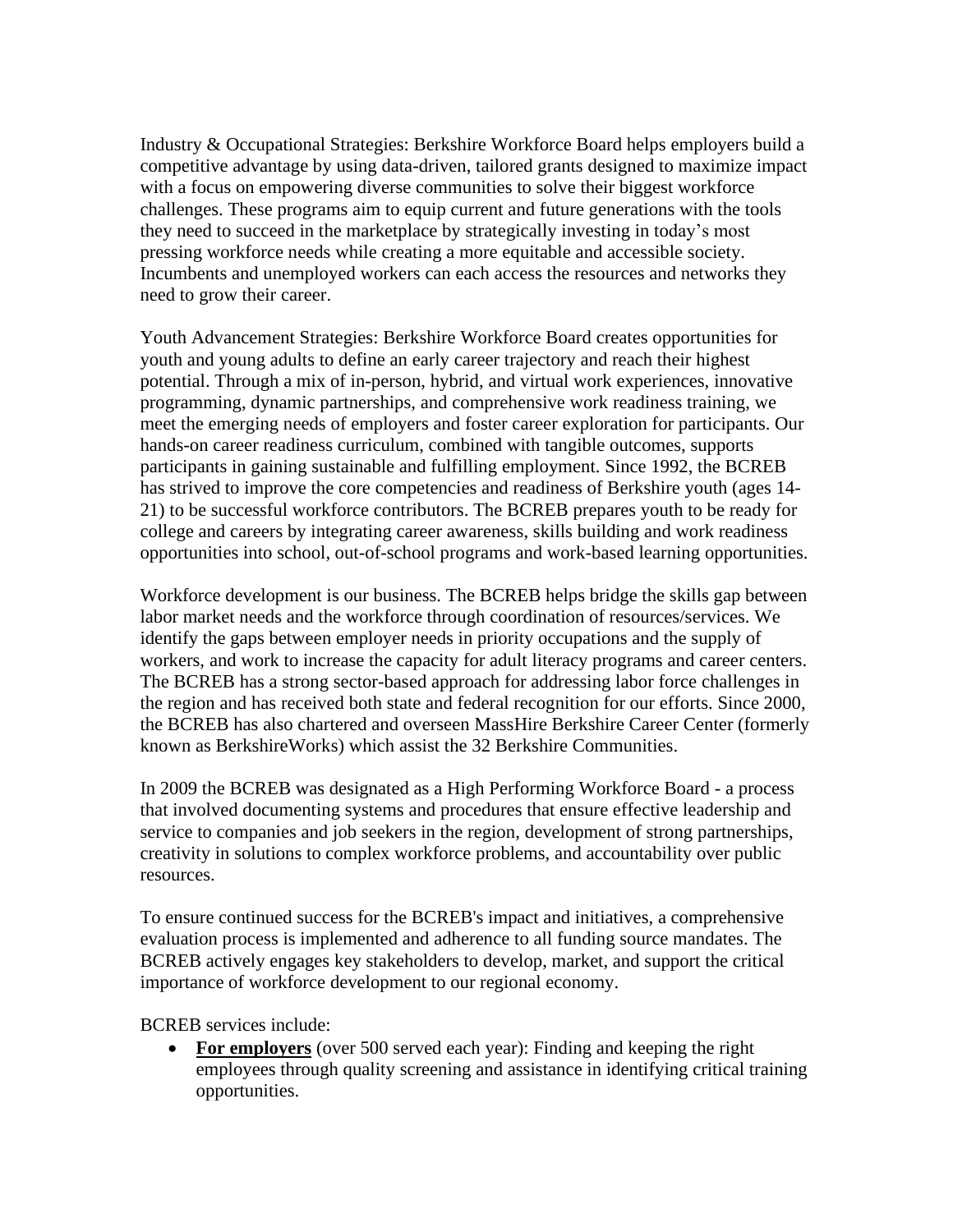- *For youth* (over 2,000 served each year): Providing internships and career information that lead to informed career and post-secondary decisions and help in finding the most important first job.
- **For agencies and schools** (over 75 served each year): Interpreting local labor market needs and helping design new programs for constituents that meet these needs.
- For **adults** (over 4,000 served each year): MassHire helps people understand their interests and capabilities, find appropriate training needs , and move into quality jobs.

## **Development of the Current Strategic Plan:**

This new 5-year plan expanded from the BCREB's first Strategic Plan in 2004 which was subsequently updated for 2007, 2010 and 2017. The methods used to create these strategies included:

- Analyzing existing economic development reports for the region
- Researching existing and new workforce development programs
- Identifying successful initiatives to be expanded
- Researching best practices
- Conducting a Board member/community leader retreat with focus groups
- Issuing a community SWOT analysis (on-line)
- Reviewing job vacancy data, projected hiring needs and gathering additional labor market information
- Compile series of recommendations and incorporate the findings into a strategic plan

## **Summary of the Current Environment:**

Conducted during the second half of 2021 and during a pandemic, this labor market blueprint is intended to assist economic and workforce development partners understand the regional labor market, with a specific focus on identifying opportunities for employers and job seekers. It will enable the workforce system and our economic and community partners to set priorities and make policy decisions regarding the use of public job training resources.

The Workforce Report provides information and analysis in three inter-connected arenas and provides an appendix which outlines data resources and detailed data tables.

- *Workforce Supply* Describes the demographic characteristics of Berkshire County's populations and how it has changed over time.
- *Workforce Demand* Identifies which industries and sectors drive the region's economy. Included are the industries and occupations that are most critical to employment wages.
- *Training and Skill Development* Identifies the issues and opportunities facing employers and educators in determining and addressing workplace skills, including results from recent surveys of county employers

## **Workforce Supply**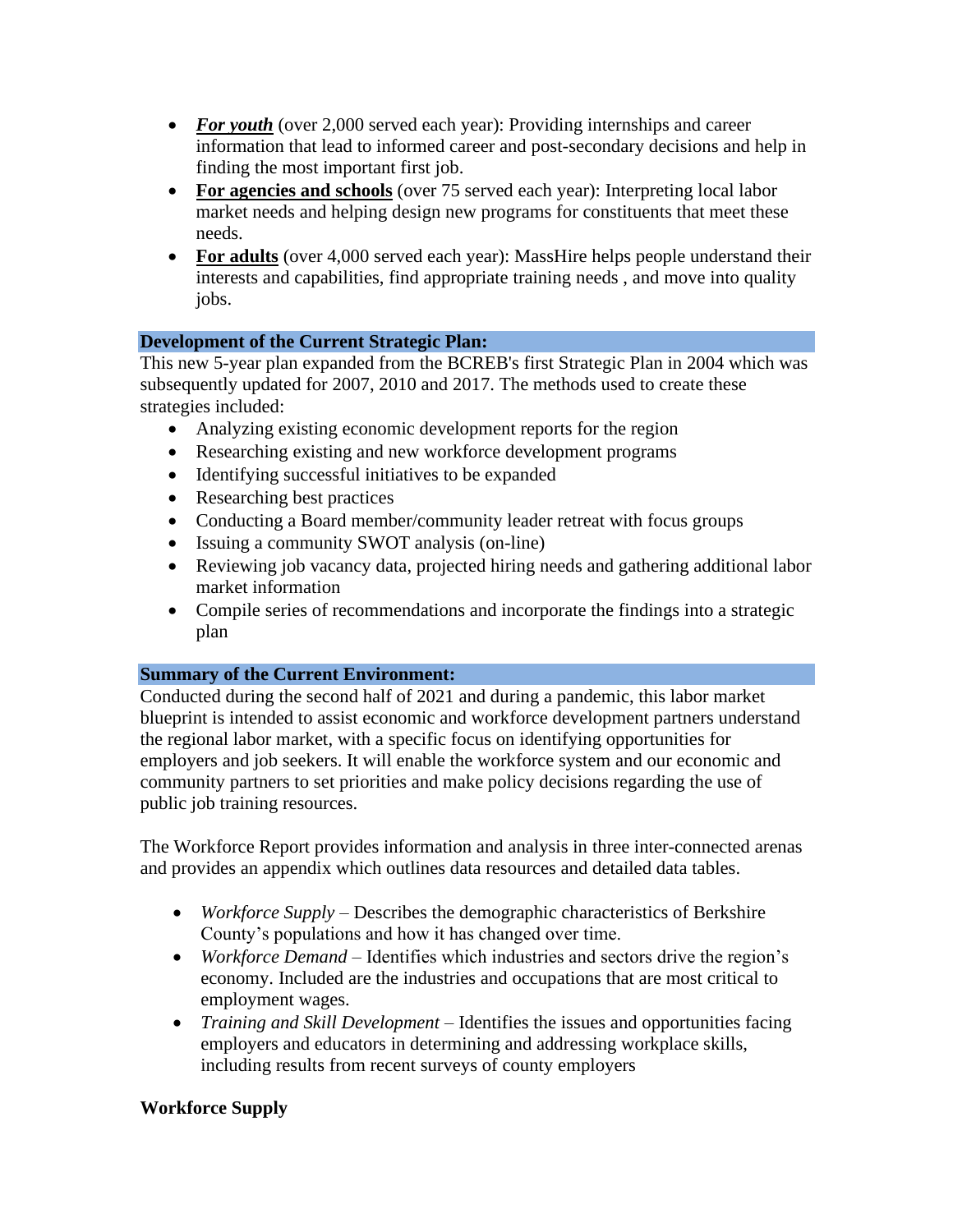Unemployment rates have declined over the past several years, mirroring state and national trends, but still hover between 3-5% in the Berkshires. Workforce development strengths include the ability to develop training and lifelong learning opportunities quickly, the innovation and creative minds of the people, and the vast array of recreational and cultural opportunities. Business strengths include quality of life, close proximity to major cities, and quality educational systems.

Retaining, recruiting and developing a larger workforce are critical to enable business to replenish aging workers and to grow in size and volume. Workforce development challenges include the lack of a skilled workforce, out-migration of youth under the age of 18 (-4.9%) and 18-44 year old/young families (-42%), rising drop out rates, and a high percentage of 45-64 age workers about to retire. Business development challenges include healthcare costs, unemployment insurance, lack of tax credits and transportation.

Minority populations represent 5% of the population, but are growing rapidly. It is anticipated that 4% of the region's population may not speak English as their first language.

Berkshire County has a much greater high school graduate population than state and national averages, and has 5% fewer people with less than a high school education. Over 28% of the households in the region earn less than \$25,000 annually, and it is estimated that 6.5% of the families in the region live below poverty level.

## **Workforce Demand**

Five critical industries stood out as being main sources of employment for residents, sustaining living wages, and based on occupational structure, holding some promise of career advancement for workers:

- Health Care and Social Assistance (19% of employment)
- Retail Trade (14.8% of employment)
- Travel and Tourism (11.5% of employment)
- Educational Services (10% of employment)
- Business Services (10% of employment)
- Manufacturing (8% of employment)
- Construction (12% seasonal)
- Other Sectors (15%) including; Trade & transportation, public admin; natural resources & mining; Gov't; other services (Source: ES202 data 2021)

A set of slightly different criteria revealed additional emerging industries:

- Retail (electronics and appliance, sporting goods/hobby/book/music, and building material/garden supply stores) – growing by 7.2%
- Manufacturing (fabricated metal product, nonmetallic mineral, and chemical) growing by 2.8%
- Business Services (administrative and support services) growing by 2.5%
- Travel and Tourism related (accommodation and food service) growing by 2.3%
- Finance, Insurance and Real Estate (real estate, rental and leasing) growing by 2.2%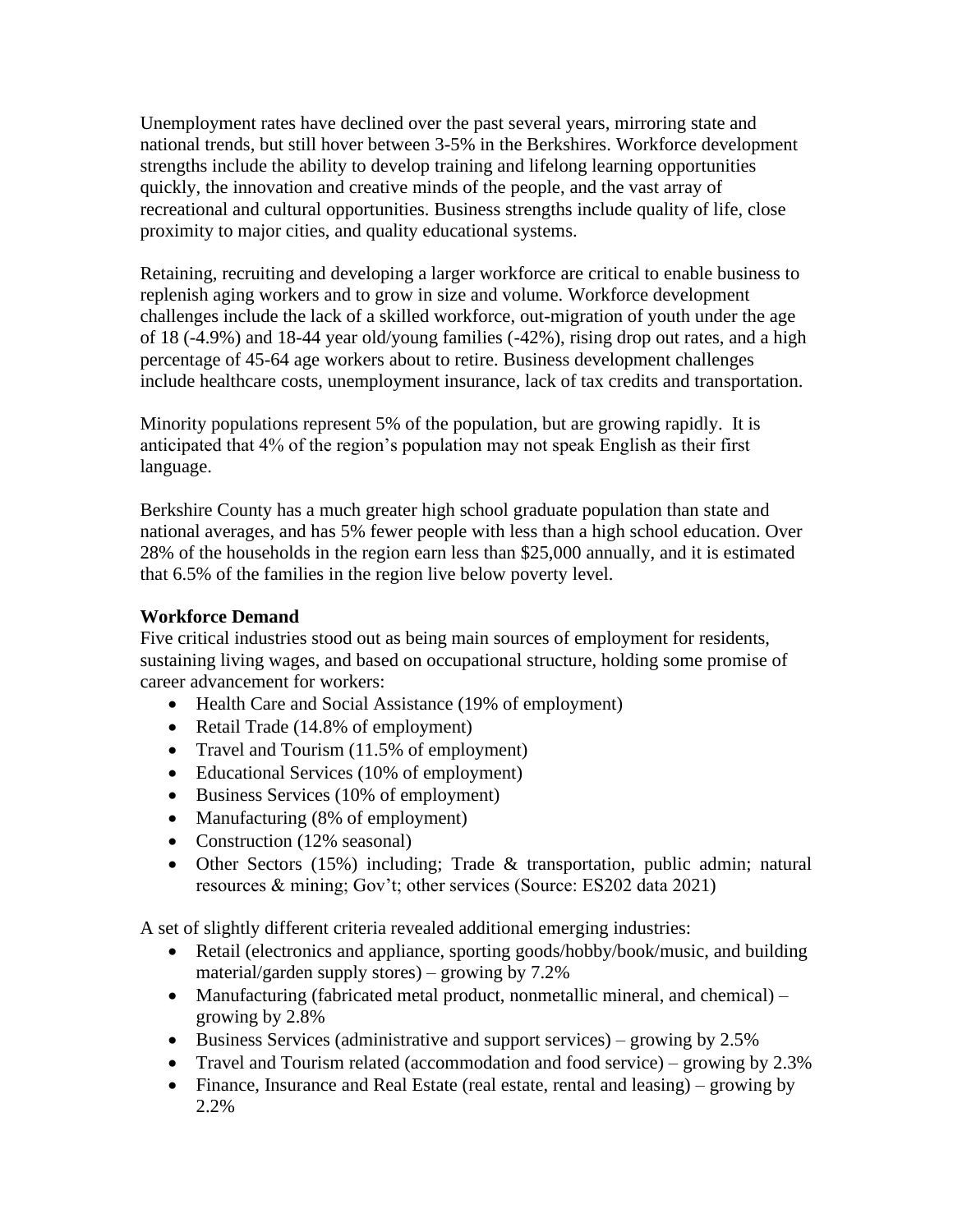Across these industries, labor shortages are common. As a result, employers in many fields are relaxing their entrance requirements and require more training. Retention is also a common issue, although it varies from industry to industry.

Occupations with the *most jobs* include retail salespersons, cashiers, waiters, office clerks, general managers, registered nurses and bookkeepers. Occupations *adding the most jobs* between 2020-2025 include food serve workers, registered nurses, teacher assistants, home health aids, landscaping workers and computer support specialists. Occupations *growing the fastest* between 2020-25 include computer support specialist, software engineers, network systems administrators, medical assistants, social/human service assistances, and personal care aides.

## **Training and Skill Development**

There are more than 60 education and training providers in Berkshire County including community colleges, community based organizations, consultants and other public and private training programs that work with employers to develop training programs. The following training needs have been identified as priorities for the region:

- Personal skills (89%)
- Interpersonal skills (83%)
- Basic skills (79%)
- Thinking skills  $(71\%)$
- Resource skills (63%)
- Information skills (53%)
- Technology skills (38%)
- Systems skills (29%)

The top training needs for the next 3-5 years include

- Communication including interpersonal skills and time management
- Management/Supervisory including leadership development
- Computers/Information Systems including spreadsheets, data manipulation, word processing and using the Internet
- Customer Service
- Human Resource Development including employment law, recruitment and sexual harassment

More than  $\frac{1}{2}$  of the business community indicates that new technology, new equipment, new processes or work methods, and employee turnover will require their employees to acquire new knowledge or skills in the next 3-5 years alone. The top industry-specific training needs are:

- Customer satisfaction
- Healthcare specialists
- Teachers/Administrators
- OSHA and safety issues
- ADA Compliance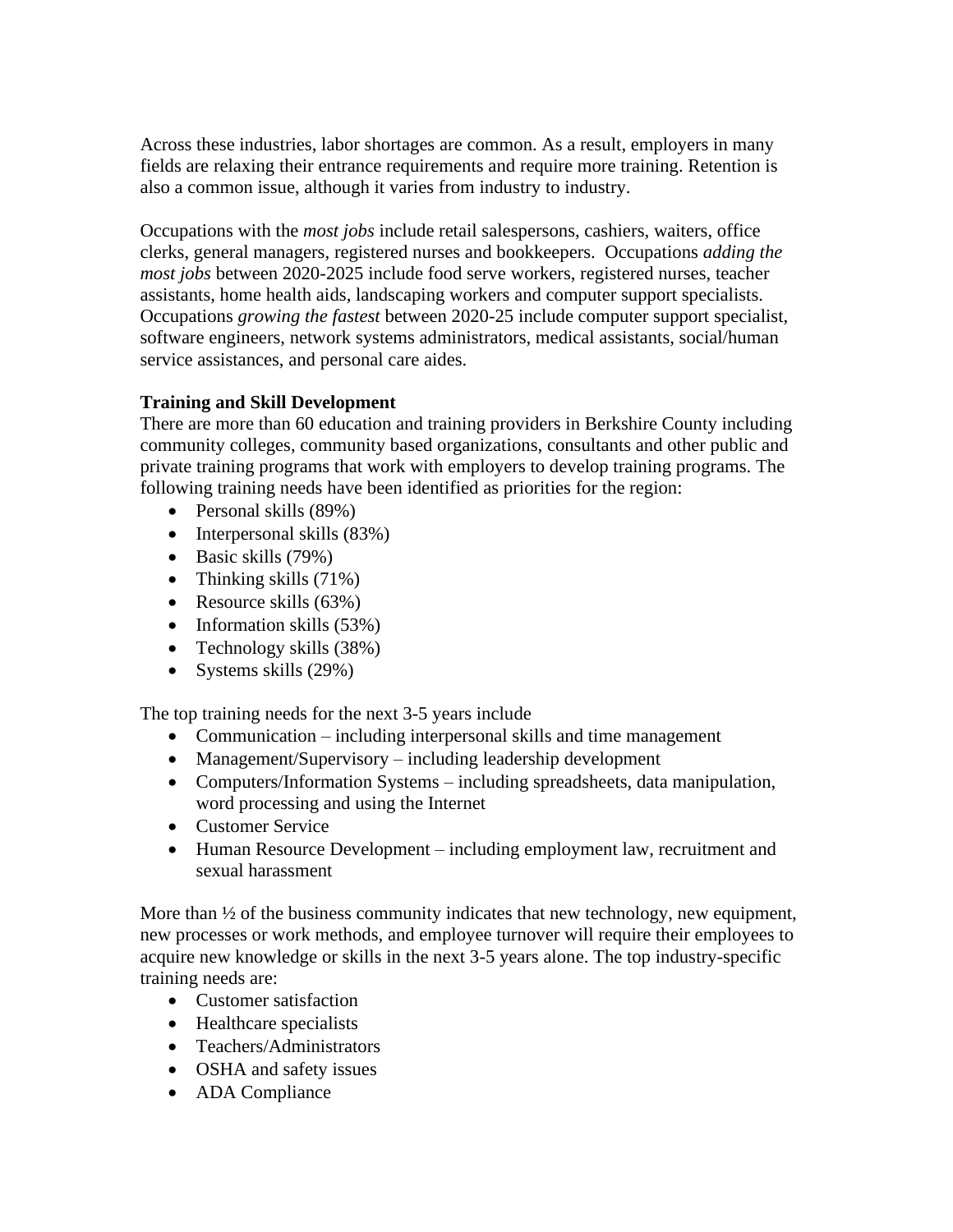- Applied Technology and Manufacturing
- Cultural Competency

The development of basic skills leading to credentials is critical to retain employees. Employers need to retain the 18-44 year olds in the labor market through long-term employment and career ladder opportunities. It is imperative to prepare workers to fill immediate labor shortages in critical occupations. There is also a critical need to continually upgrade the current workforce in order to meet the needs of changing technology and processes.

## **Recommendations**

With a few exceptions, there is generally a lack of awareness of the public workforce system and its programs. Employers did, however, have suggestions for a regional labor market intermediary. They included:

- Encourage and enhance training with greater emphasis on essential skills of reading, basic math skills and general work readiness for new entrants to the labor market and incumbent workers.
- Encourage and support the development of youth.
- Increase resources for education and training, and provide assistance to employers to apply for public funds.
- Expand access to work for low-skilled, minority, and other disadvantaged workers, through improved transportation, child care and other supports.
- Assist employers to organize, both within and across industries, to meet common workforce development needs such as purchasing equipment; develop common training programs, and jointly promoting industries to youth.

This informational blueprint was developed to help prioritize regional workforce and economic development needs. For more information, please contact the Berkshire County Regional Employment Board (www.MassHireBerkshire.com).

#### Strategic Plan 2022-2026

Based on the comprehensive analysis of regional labor market needs, challenges and priorities, the following are the four strategic goals for the BCREB:

## **Goal 1 – To be the recognized catalyst for innovative workforce development and Labor Market Resource in Berkshire County**

Objective A- To provide accurate and timely information on current and future employer hiring and training needs and the readiness of local workforce to fill those needs

- To produce quarterly labor market reports to distribute to the community. (Metric - 4 reports)
- To convene monthly with business leaders to obtain current labor market information (Metric - 12 business meetings)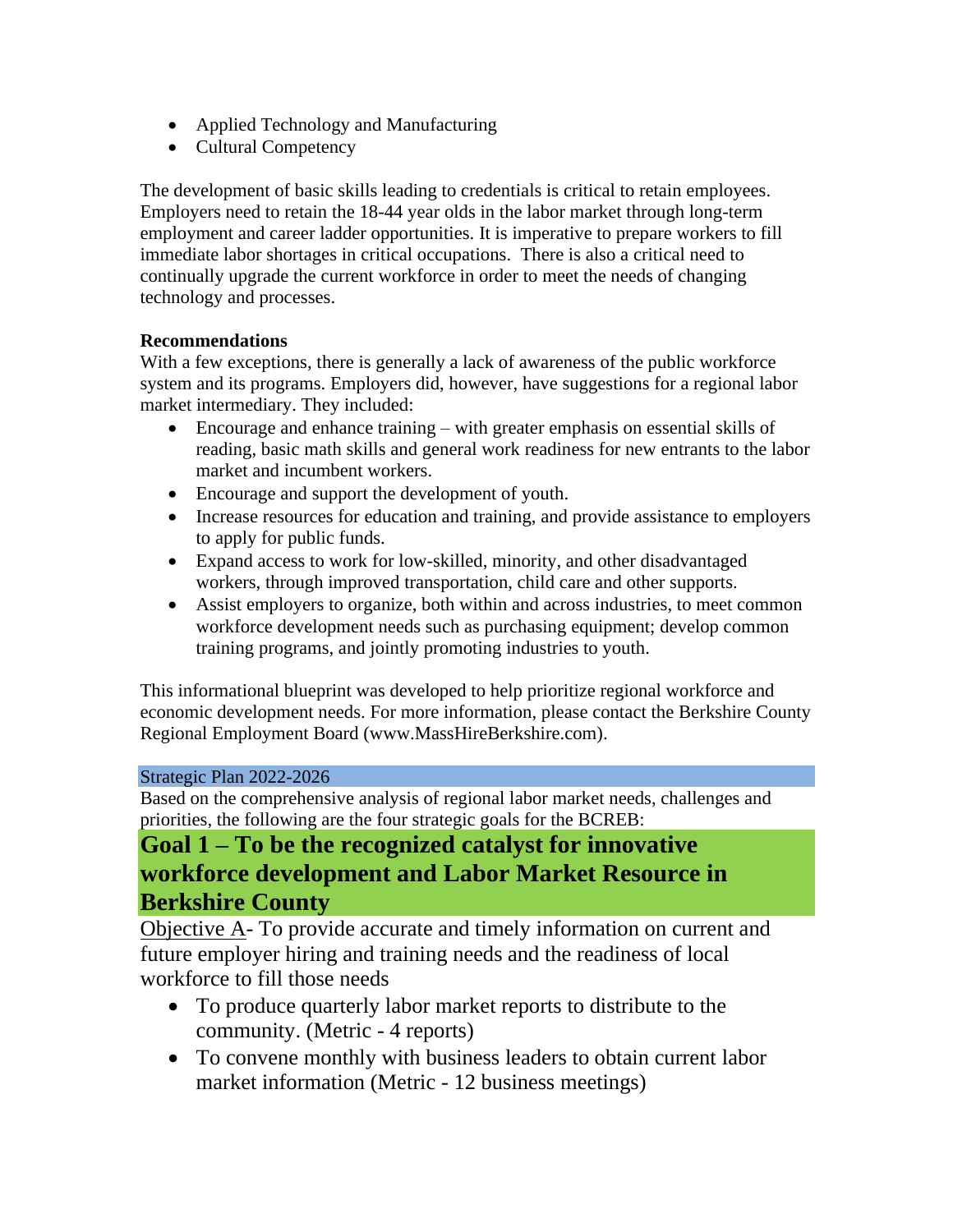Objective B - To increase the capacity of companies to access training resources in order to upgrade the skills of their workforce

- To promote the Workforce Training Fund, Express Program, and Hiring Incentive Training Grant to companies (Metric - conduct 3 training sessions; target 75 companies)
- To utilize marketing efforts to market programs (Metric issue 250) flyers)
- To assist 15 companies with submitting applications (Metric 15 successful applications)

Objective C - To increase the effectiveness and visibility of the BCREB and workforce system.

- To gain private sector leader advocates (Metric 2 new private sector board members)
- To conduct executive meetings with businesses (Metric 12 new employer meetings)
- To continue to review Workforce Training Fund applications (Metric - 100% participation in reviews)

Objective D – To implement Regional Skills Strategy Plan

- To convene regional stakeholders and review labor market supply and demand data in order to develop a countywide economic, education and workforce strategy (Metric – Regional Workforce, Economic & Educational Blueprint strategy)
- To market regional strategies & opportunities (Metric 4 media) outlets)

## **Goal 2 - To improve core competencies and readiness of youth**

Objective A- To connect youth to career immersion (work-based learning activities)

- To increase the number of high school internships (Metric 400) internships
- To increase the number of STEM internships (Metric 150 STEM)
- To increase the number of structured work based learning experiences (Metric - 100 Youth Works/WIA)

Objective B - To connect youth to career awareness & exploration activities

- To increase the number of youth participating in career awareness activities (Metric - 200 awareness)
- To increase the number of youth in exploration activities (Metric -800) exploration)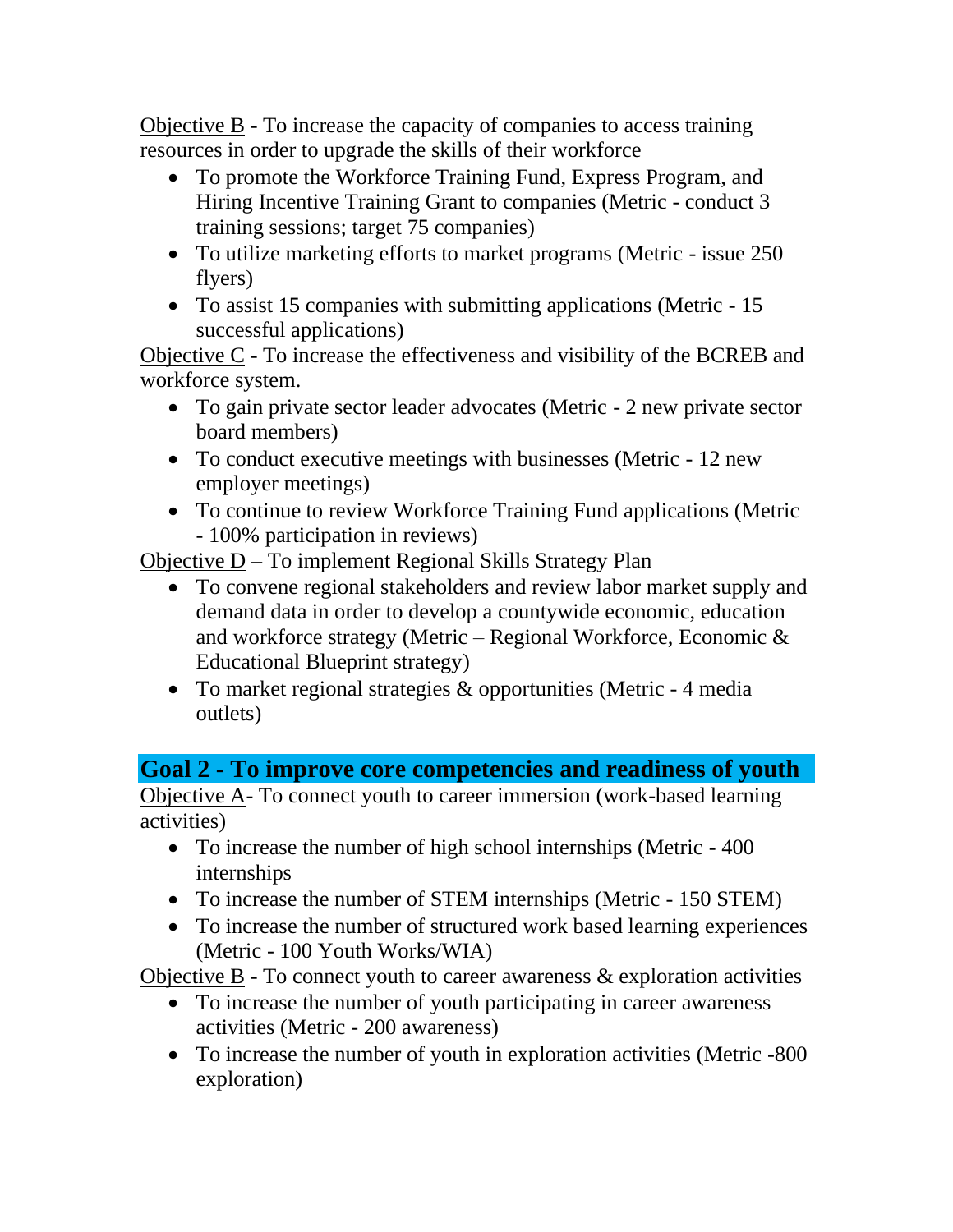• To increase the number of youth in STEM focused activities (Metric - 400 STEM activities)

Objective C - To expand teacher externships and professional development opportunities

- To increase the number of educators participation in teacher externships (Metric – 10 teachers conduct externships)
- To increase the number of educators participating in college/career readiness professional development activities (Metric – 25 teachers participating in relevant professional development activities)
- To increase the number of youth participating (Metric 80 youth obtain certificate)

Objective D - To sustain the Berkshire employer engagement campaign

- To increase the number of employers participating in career awareness (Metric - 150 employers)
- To increase the number of employers participating in career exploration activities (Metric - 400 employers)
- To increase the number of companies participating in immersion activities (Metric - 220 employers)

# **Goal 3 – Align skills gap between labor market needs and the workforce**

Objective A - To provide current labor market information to community and training providers

- To update Workforce Blueprint twice annually (Metric 2 blueprint updates)
- To update Careers brochures (Metric brochures developed for Healthcare, Manufacturing, Finance, Education, Travel/Tourism and Construction and distributed to education/training providers)
- To provide Labor Market Fact Sheets to educators (Metric 4 LMI reports)
- To explore innovative models for mentoring, business resources, and excellence centers (Metric - # of grants applied for and received)

Objective B - To educate training providers on labor market needs

- To use timely data to prioritize and allocate resources for adult and youth programs and career center services (Metric - # of ITAs in critical industries)
- To host labor market session for educators (Metric 15 participants)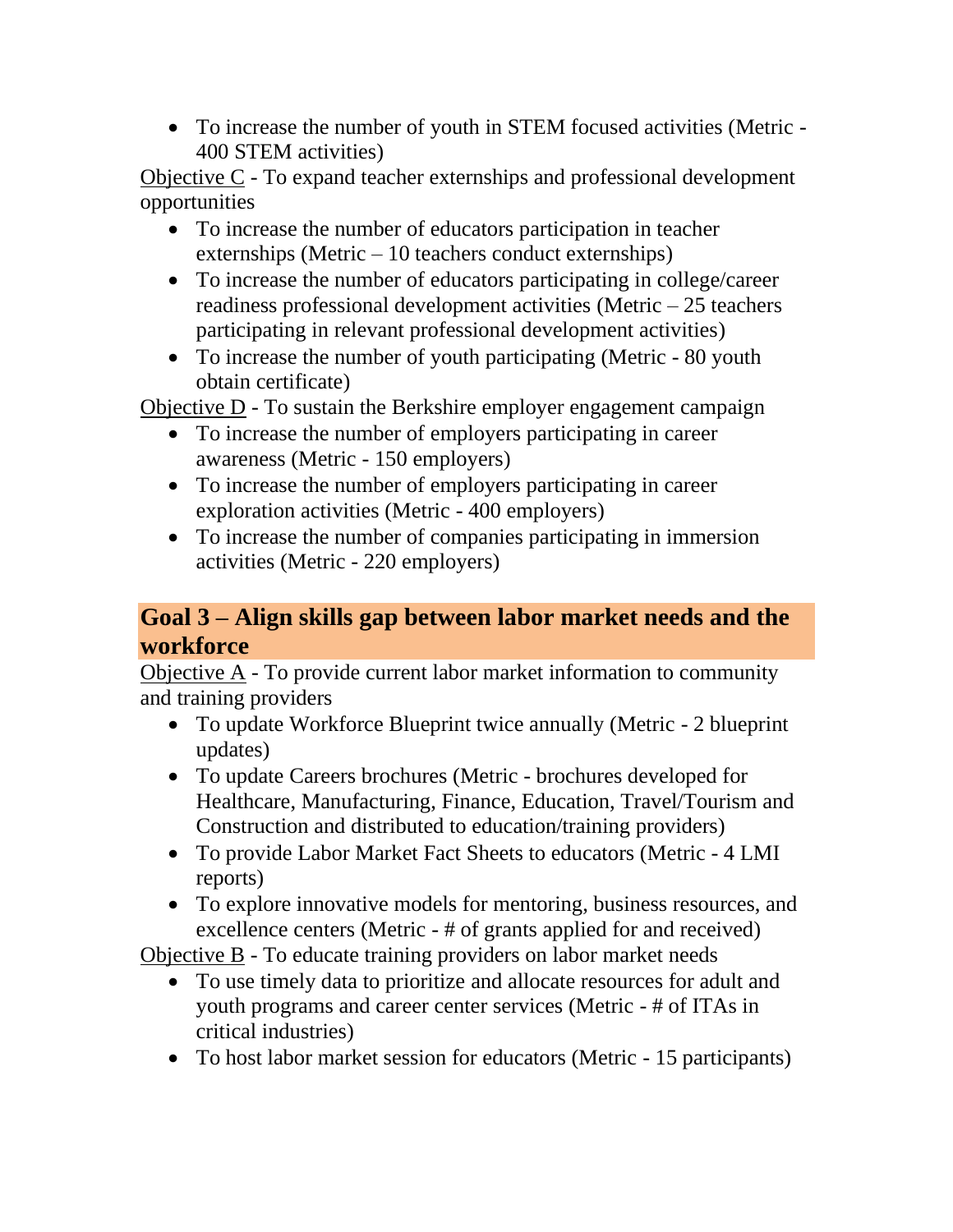• To provide labor market information to 4 post-secondary trainers (Metric - 4 trainers

Objective C - To develop and/or enhance healthcare sector training

- To conduct needs assessment for healthcare sector (Metric needs analysis completed)
- To research funding and apply for resources to train healthcare workers (Metric - 50 trained)

Objective D - To develop and/or enhance manufacturing sector training

- To conduct needs assessment for manufacturing sector (Metric needs analysis completed)
- To research funding and apply for resources to train manufacturing workers (Metric - 25 trained)

# **Goal 4 - To ensure continued success through evaluation and adherence to mandates**

Objective A - To evaluate the work of the BCREB

- To actively engage all Board members in 1 committee (Metric 75% board participation
- To develop/implement community evaluation tool (Metric increase participation by 5%)

Objective B - To increase revenue for board operations

• To actively identify and apply for funding opportunities (Metric increase the number of grants applied for and resources received; goal is \$25K)

Objective C - To maintain effective collaborative partnerships

- To continue to participate on 1 Berkshire Alliance (Metric attend 75% of meetings and participate in one activity/program)
- To continue to participate on Berkshire Compact (Metric attend 75% of meetings and participate in one activity/program)
- To continue to participate on Berkshire Chamber (Metric attend 75% of meetings and participate in one activity/program)
- To continue to be integrated into CEDS, Chamber, Compact and 1Berkshire strategies (Metric - workforce integrated into economic development plans)

Objective D - To maintain High Performing Workforce Investment Board status

• To complete REB certification process (Metric - certification)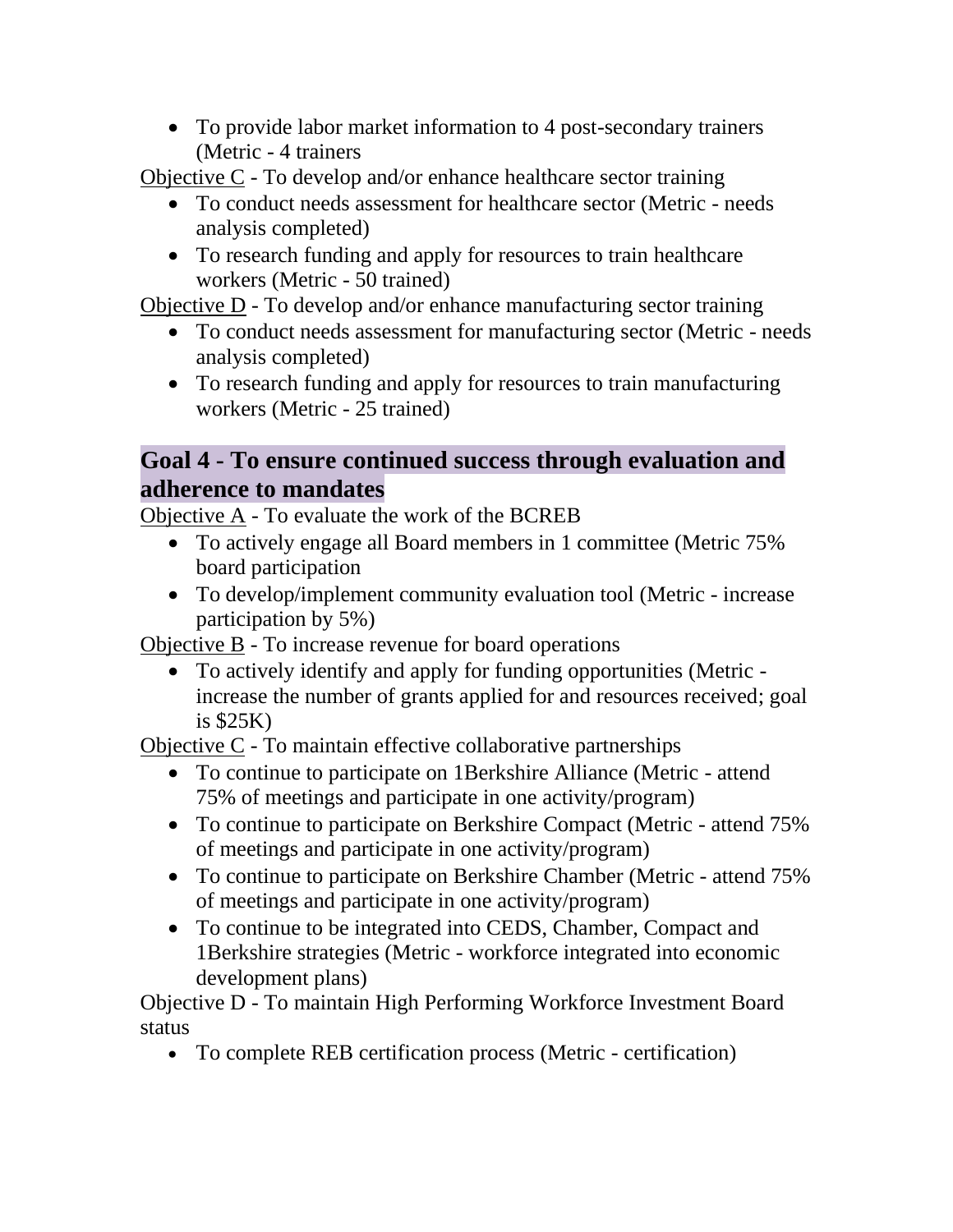**Goal 5 – Road to reemployment and recovery – Strategy for employers, career changers, job seekers and youth**

Objective  $A -$ Align strategies to assist companies with their short-term  $\&$ long-term recruitment and retention efforts.

Objective B – Strengthen collaborations and partners to assist career changers and job seekers with their immediate workforce needs.

Objective  $C$  – Continue to promote and engage youth in career awareness, exploration and immersion activities.

XXX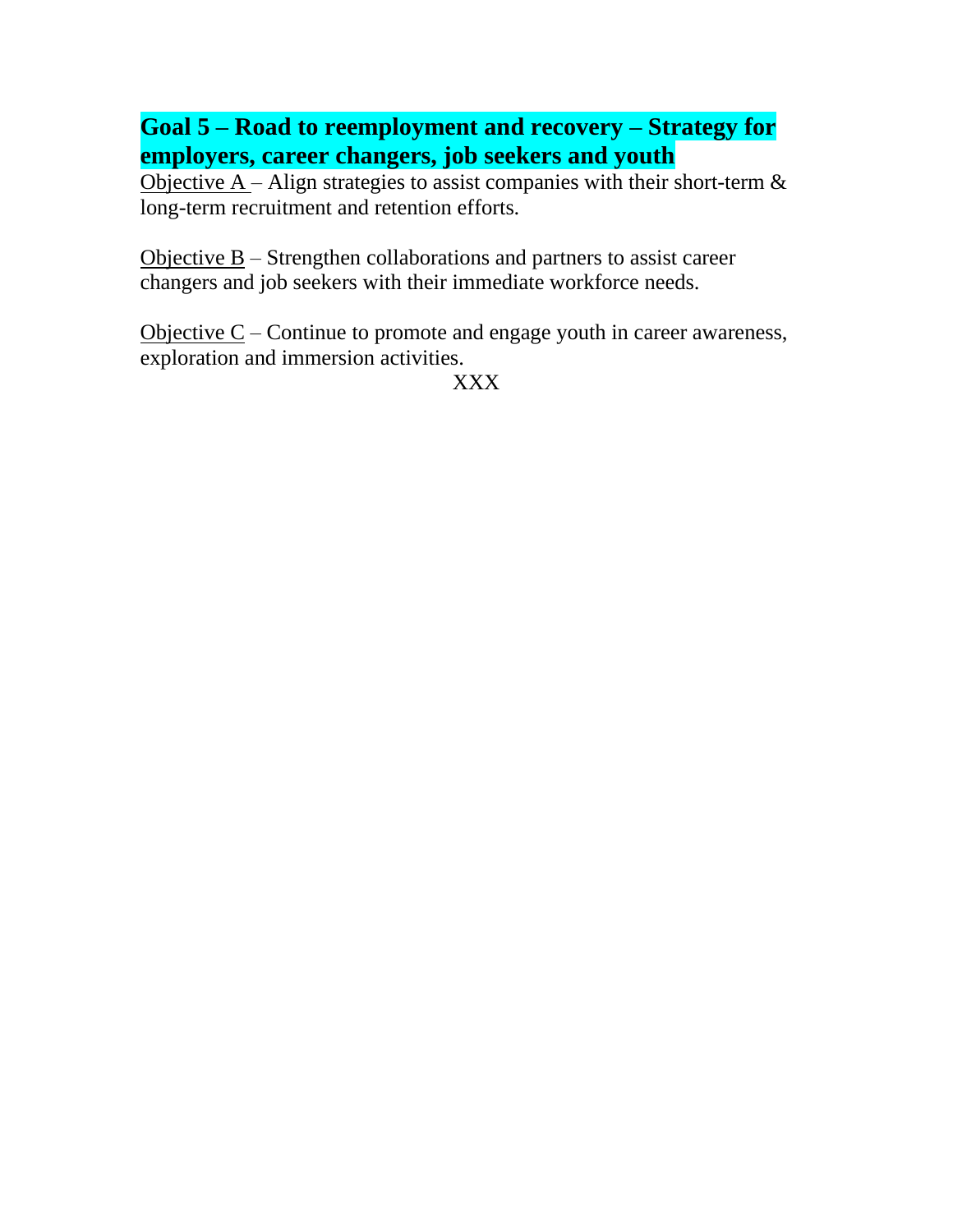## **Berkshire County Workforce Development Priorities FY2022 – Building Tomorrow's Workforce**

*To provide leadership for workforce development in Berkshire County by aligning education and training with local labor market needs*

| <b>Labor Market Need</b>                                                                                  | <b>Strategy</b>                                                                    | <b>Objective</b>                                                                                            | <b>Metric</b>                                                                                                                                          | Goal                                              | <b>YTD</b> |
|-----------------------------------------------------------------------------------------------------------|------------------------------------------------------------------------------------|-------------------------------------------------------------------------------------------------------------|--------------------------------------------------------------------------------------------------------------------------------------------------------|---------------------------------------------------|------------|
| <b>Recognized catalyst for</b><br>innovative workforce<br>development and Labor<br><b>Market Resource</b> | <b>Implement Regional Skills</b><br><b>Strategy Plan</b>                           | Produce a regional workforce,<br>economic, & education blueprint<br>with labor market supply $\&$<br>demand | Host regional sessions<br><b>Develop Blueprint</b><br>Develop marketing strategies for<br>career pathway enhancement                                   | <b>Blueprint</b> by<br>Dec                        |            |
|                                                                                                           | Provide current LMI data<br>to community                                           | Gather LMI data quarterly<br>Convene with business leaders                                                  | Produce quarterly dashboard<br>Annual workforce blueprint<br>Meet monthly with business<br>leaders                                                     | 4 reports<br>1 annual<br>12 business              |            |
|                                                                                                           | Increase the number of<br>companies accessing<br>training resources                | <b>Promote Workforce Training</b>                                                                           | Conduct 3 workforce training<br>sessions; target 75 companies; 4<br>media outlets and 250 flyers<br>mailed<br>Assist 15 companies with<br>applications | 75 companies<br>4 media<br>250 flyers<br>15 apply |            |
|                                                                                                           | Increase effectiveness and<br>visibility of BCREB and<br>workforce system          | Gain private sector leader<br>advocates                                                                     | Engage 2 private sector leaders on<br>board<br>Conduct site visits<br><b>Review Workforce Training fund</b><br>grants                                  | 3 leaders<br>$12$ new<br>companies                |            |
| <b>Improve core</b><br>competencies and<br>readiness of youth                                             | Connect youth to Career<br>Immersion (work-based-<br>learning) activities          | Increase # of internships $\&$<br>structured work experiences;<br>increased focus on STEM                   | # internships/work experiences<br># STEM internships<br># specialized WBL experiences<br>(i.e. Youth Works, WIA)                                       | 400<br>150<br>100                                 |            |
|                                                                                                           | <b>Connect youth to Career</b><br><b>Awareness &amp; Exploration</b><br>activities | <b>Increase # of Career Awareness</b><br>(i.e. career fair) $&$ Exploration<br>(i.e. job shadow) activities | #youth in awareness activities<br>#youth in exploration activities<br>#youth in STEM focused activities                                                | 200<br>800<br>400                                 |            |
|                                                                                                           | <b>Expand teacher externships</b><br>& professional<br>development opportunities   | *Increase # educators<br>participating TE &college/career<br>readiness professional<br>development          | # teachers in externships<br># educators participating in<br>professional development                                                                  | 10<br>25                                          |            |
|                                                                                                           | <b>Sustain Employer</b><br>Engagement campaign                                     | *Increase # of employers<br>participating in Activities<br>*Market program to community                     | #employers in career awareness<br>#employers in exploration<br>#employers in immersion activities                                                      | 150<br>400<br>220                                 |            |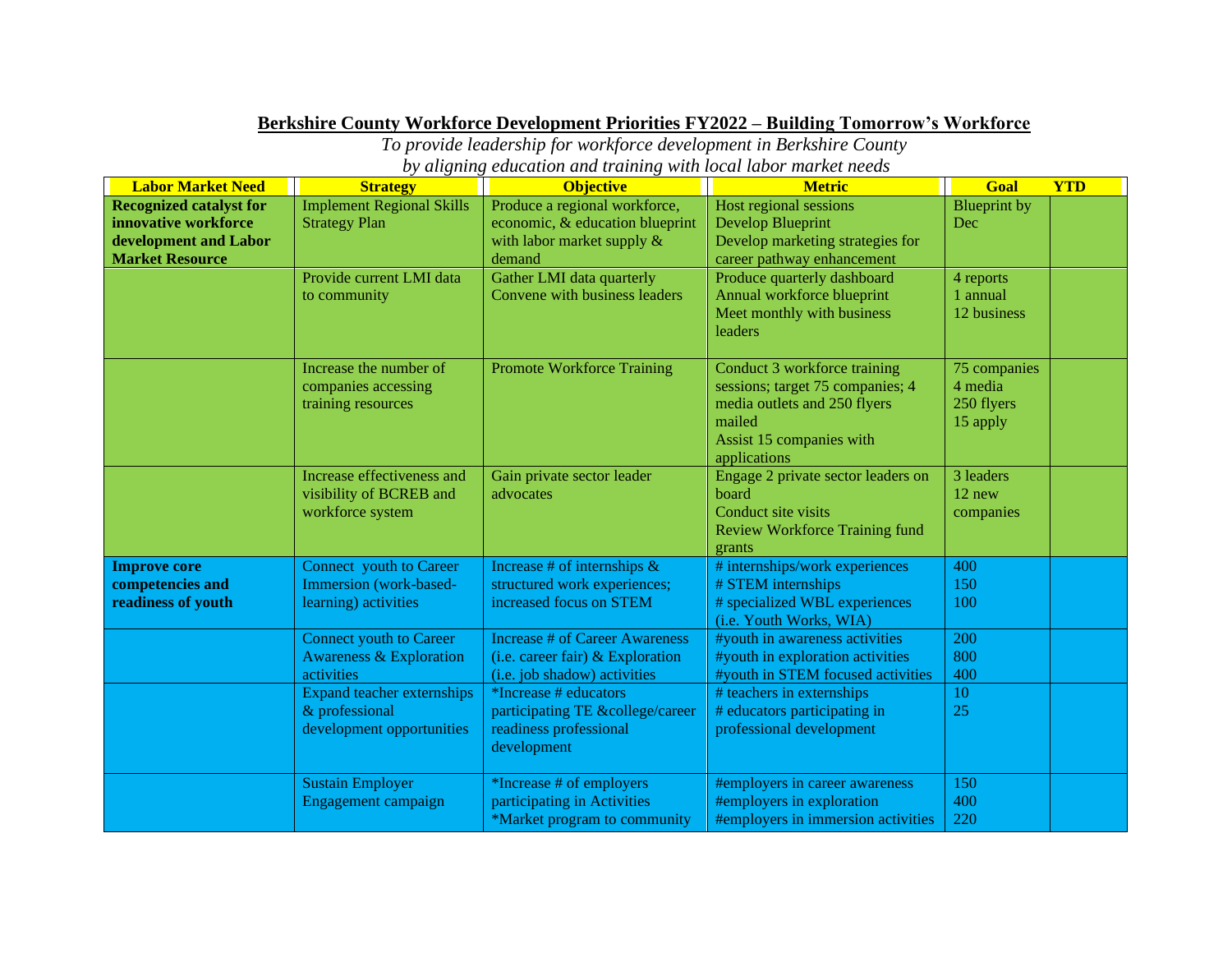| Bridge skills gap between<br>labor market needs and<br>workforce                   | <b>Know Labor Market</b><br>information               | <b>Update Blueprint</b><br>Needs assessment<br><b>Explore Innovative models for</b><br>mentoring, business resources $\&$<br>excellence centers | Update career sheets<br><b>Develop LMI Fact sheets</b><br><b>Business Resources</b><br><b>Models for Mentoring</b>          | 5 career<br>sheets<br>4LMI<br>Assist 15<br>organizations |
|------------------------------------------------------------------------------------|-------------------------------------------------------|-------------------------------------------------------------------------------------------------------------------------------------------------|-----------------------------------------------------------------------------------------------------------------------------|----------------------------------------------------------|
|                                                                                    | <b>Educate training providers</b><br>on LMI needs     | Aligning curriculum with sector<br>needs                                                                                                        | Host labor market session<br>Provide LMI to 4 post-secondary<br>trainers<br>2 media outlets<br>#ITAs in critical industries | 15 attend<br>4 trainers<br>2 media<br>65% ITAs           |
|                                                                                    | Develop/enhance<br>Healthcare sector training         | Conduct assessment for<br>healthcare<br>Develop training for industry<br>sector                                                                 | Healthcare needs assessment to<br>identify critical pathways<br># people trained and find<br>employment                     | 50 trained                                               |
|                                                                                    | Develop/enhance<br>Manufacturing sector<br>training   | Conduct assessment for<br>manufacturing<br>Develop training for industry                                                                        | Manufacturing needs assessment to<br>identify pathway opportunities<br>#people trained and find<br>employment               | 25 trained                                               |
| <b>Ensure continued success</b><br>through evaluation and<br>adherence to mandates | Evaluate work of the<br><b>BCREB</b>                  | Engage all Board members in 1<br>Committee<br>Develop/implement community<br>evaluation tool                                                    | Board engagement (22 Board<br>members active)<br>5% community engagement                                                    | 75%<br>participation<br>5%<br>community                  |
|                                                                                    | Increase revenue for board<br>operations              | Identify and apply for funding<br>opportunities                                                                                                 | # grants applied for<br>New resources                                                                                       | \$25K<br>Add staff                                       |
|                                                                                    | Maintain effective<br>collaborative partnerships      | Participation on 1Berkshire<br>Participation in Berkshire<br>Chamber<br>Participation in Berkshire<br>Compact                                   | 75% participation<br>Involvement in 1 activity/program<br>BCREB integrated into economic<br>development plans               | 75%<br>participation                                     |
|                                                                                    | <b>Complete REB</b><br><b>Recertification process</b> | Meet state/federal requirements                                                                                                                 | <b>BCREB</b> Certification                                                                                                  | Certification<br>& clean audit                           |
| <b>Road to Reemployment</b>                                                        | Identify employer short<br>term needs                 | Meet with 50 companies                                                                                                                          | Share aggregate report                                                                                                      |                                                          |
|                                                                                    | <b>Identify career</b><br>changer & Job seeker        | Gather info from 250<br>people                                                                                                                  | Share aggregate report $\&$<br>identify training                                                                            |                                                          |